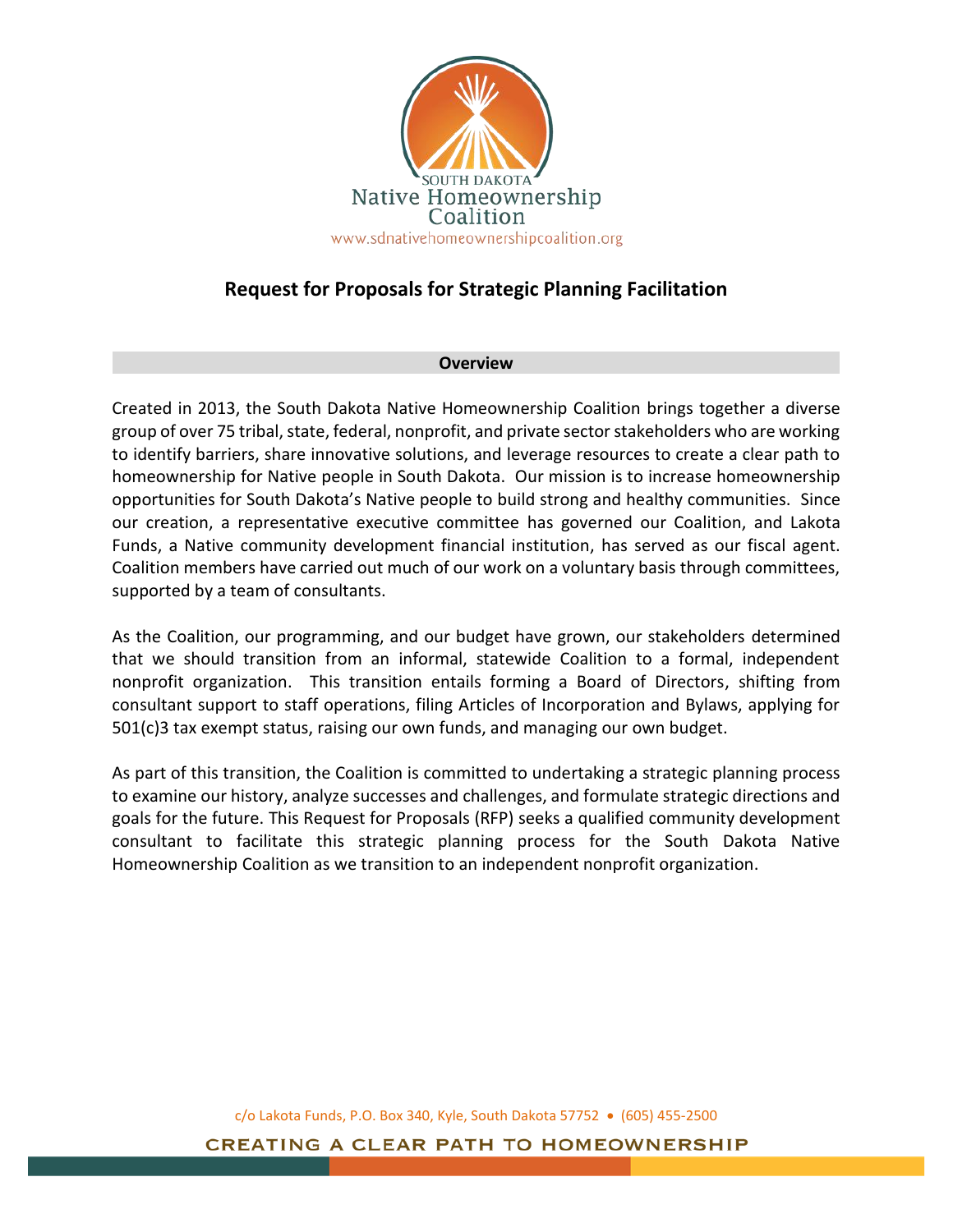#### **Scope of Work**

The Coalition is seeking a consultant to provide the following services:

- 1. Information gathering in preparation for strategic planning session (which may include key stakeholder/Board interviews and/or stakeholder/Board survey);
- 2. Agenda development in collaboration with Board subcommittee;
- 3. Preparation of handouts and support materials;
- 4. Facilitation of 2-day in-person session tentatively set for early September 2022; and
- 5. Preparation of follow-up materials from the session, including a three-year strategic plan and one-year work plan.

### **Proposal Guidelines and Requirements**

Please submit a written proposal not to exceed five pages addressing the following items:

- 1. **Experience of the Firm**: Identify the firm's experience with facilitating strategic planning processes with Native-led organizations working in the community development and/or affordable housing fields.
- 2. **Qualifications of Key Personnel**: Identify the professional qualifications of the firm's assigned key personnel.
- 3. **Native American Ownership or Employment**: Please include any information pertinent to the ownership of the firm or employment of Native Americans.
- 4. **Approach**: Explain your intended approach to facilitating the strategic planning process for the Coalition, including examples of specific tasks you propose to perform in order to deliver the items outlined above in the Scope of Work.
- 5. **Cost**: Describe the proposed cost to providing these services, including estimated travel expenses. If the cost is based on an hourly rate, please provide both the rate and the estimate of the number of hours required for the examples of specific tasks described in your approach.

## **Evaluation Criteria**

- The proposal is presented in a clear, logical manner and is well-organized and responsive to this RFP.
- Relevant experience and expertise.
- Approach to the strategic planning process.
- **Pricing structure and price level.**